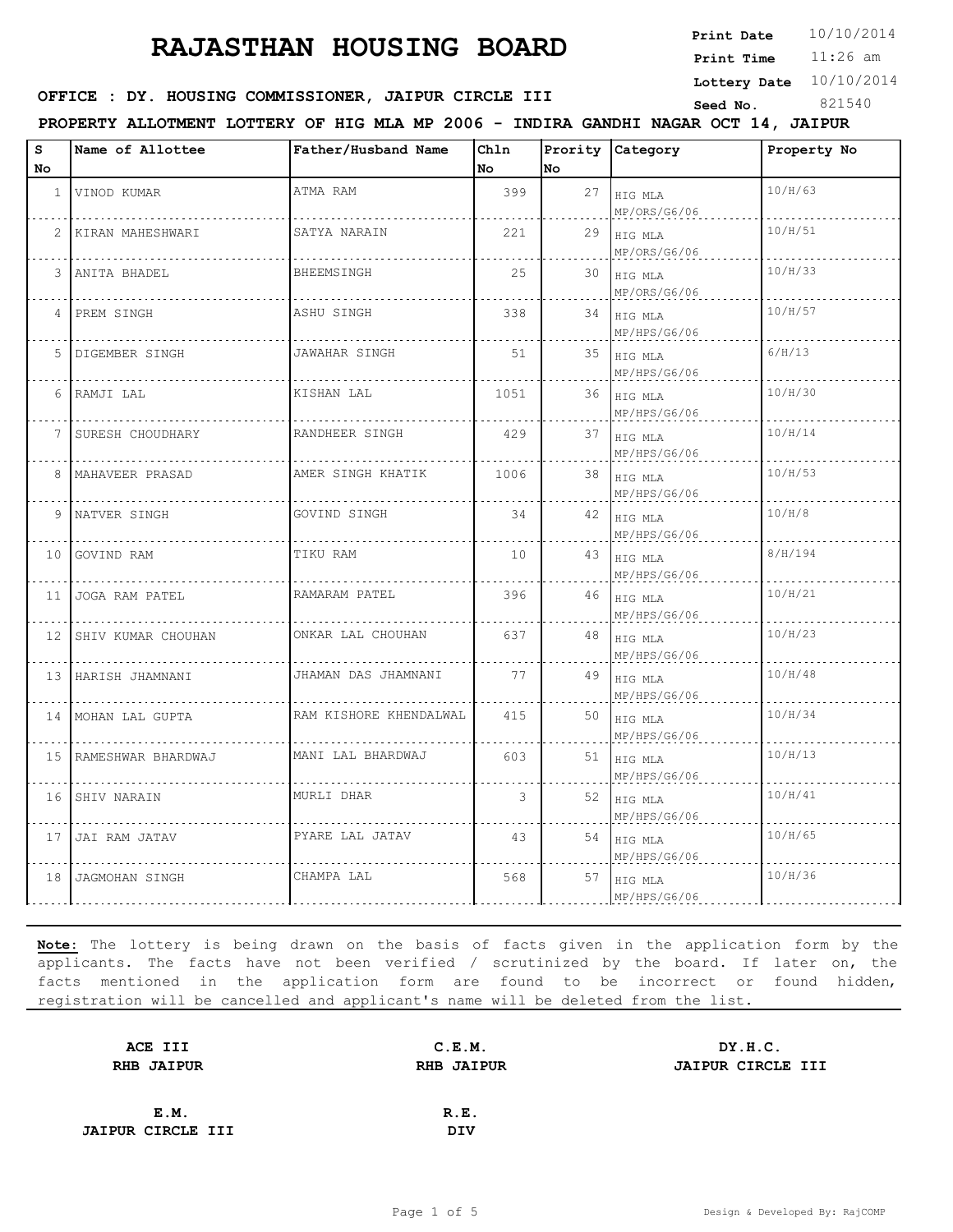**Print Date**  $10/10/2014$ 

11:26 am **Print Time**

**Lottery Date** 10/10/2014

### **SEED OFFICE : DY. HOUSING COMMISSIONER, JAIPUR CIRCLE III** Seed No. 321540

**PROPERTY ALLOTMENT LOTTERY OF HIG MLA MP 2006 - INDIRA GANDHI NAGAR OCT 14, JAIPUR**

| S               | Name of Allottee          | Father/Husband Name  | Chln |     | Prority Category             | Property No |
|-----------------|---------------------------|----------------------|------|-----|------------------------------|-------------|
| No.             |                           |                      | No   | No. |                              |             |
|                 | 19 PRABHU LAL VERMA       | BIRDHI CHAND         | 21   | 58  | HIG MLA<br>MP/HPS/G6/06      | 8/H/192     |
| 20 <sup>1</sup> | BHANWAR LAL               | GOVIND RAM           | 69   |     | 59 HIG MLA<br>MP/HPS/G6/06   | 6/H/84      |
|                 | 21   BRIJ KISHORE SHARMA  | NAVAL KISHORE SHARMA | 371  | 60  | HIG MLA<br>MP/HPS/G6/06      | 6/H/11      |
|                 | 22 SHANKER LAL JAT        | MAGNI RAM            | 678  | 61  | HIG MLA<br>MP/HPS/G6/06      | 10/H/35     |
|                 | 23 BHARAT SINGH           | BHEEM SINGH          | 90   |     | 62 HIG MLA<br>MP/HPS/G6/06   | 10/H/27     |
|                 | 24 GOKUL CHAND SHARMA     | GANGA LAHRI SHARMA   | 545  | 63  | HIG MLA<br>MP/HPS/G6/06      | 10/H/44     |
|                 | 25   DATA RAM GURGER      | MALA RAM             | 349  | 64  | HIG MLA<br>MP/HPS/G6/06      | 10/H/67     |
|                 | 26 RAMA PAYLET            | RAJESH PAYLET        | 484  | 65  | HIG MLA<br>MP/HPS/G6/06      | 10/H/18     |
|                 | 27   O.P. MAHENDRA        | RAM PRATAP           | 145  | 66  | HIG MLA<br>MP/HPS/G6/06      | 10/H/59     |
|                 | 28 RATI RAM YADAV         | BIHARI LAL           | 227  | 67  | HIG MLA<br>MP/HPS/G6/06      | 10/H/15     |
|                 | 29 UGAM RAJ MEHTA         | BALVANT RAJ MEHTA    | 183  | 68  | HIG MLA<br>MP/HPS/G6/06      | 10/H/25     |
|                 | 30 BANSHI LAL KHATEEK     | BHURA LAL KHATEEK    | 318  | 71  | HIG MLA<br>MP/HPS/G6/06      | 10/H/28     |
|                 | 31 NARENDRA NAGAR         | ONKAR LAL NAGAR      | 157  |     | 72   HIG MLA<br>MP/HPS/G6/06 | 10/H/66     |
|                 | 32   MADAN MOHAN SINGHAL  | <b>JBHAN SINGHAL</b> | 445  | 73  | HIG MLA<br>MP/HPS/G6/06      | 10/H/46     |
|                 | 33 PAVITRA DEVI           | HARI SINGH YADAV     | 812  | 74  | HIG MLA<br>MP/HPS/G6/06      | 10/H/56     |
|                 | 34 RAM NATH MEENA         | RAM CHAND MEENA      | 761  | 75  | HIG MLA<br>MP/HPS/G6/06      | 6/H/104     |
|                 | 35 HER GYAN SINGH GURGER  | JAWAN SINGH GURGER   | 20   | 76  | HIG MLA<br>MP/HPS/G6/06      | 10/H/50     |
|                 | 36 GULAB SINGH RAJPUROHIT | MOHABAT SINGH        | 507  | 77  | HIG MLA<br>MP/HPS/G6/06      | 10/H/17     |

| ACE III                  | C.E.M.            | DY.H.C.                  |
|--------------------------|-------------------|--------------------------|
| <b>RHB JAIPUR</b>        | <b>RHB JAIPUR</b> | <b>JAIPUR CIRCLE III</b> |
|                          |                   |                          |
| E.M.                     | R.E.              |                          |
| <b>JAIPUR CIRCLE III</b> | <b>DIV</b>        |                          |
|                          |                   |                          |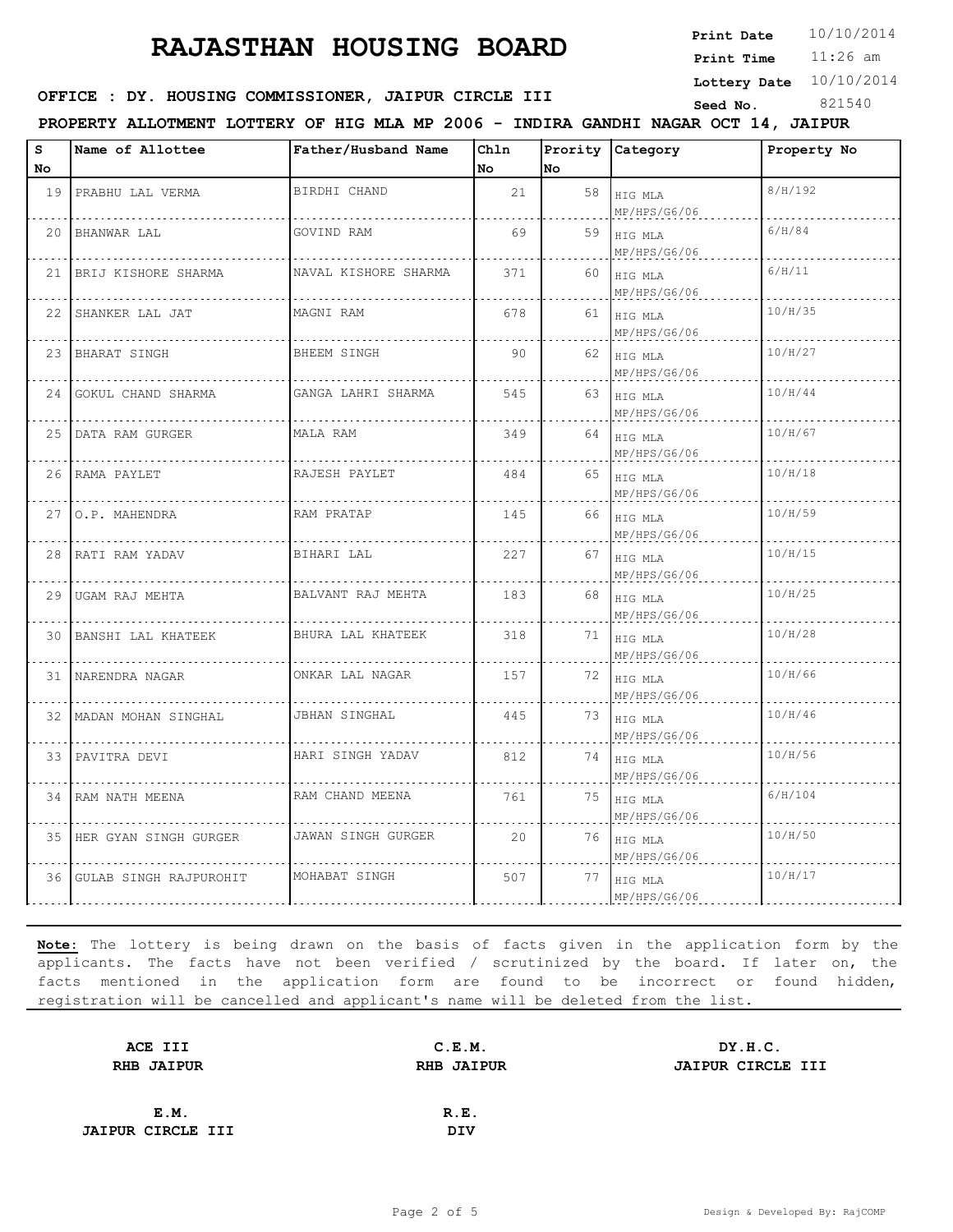**Print Date**  $10/10/2014$ 

11:26 am **Print Time**

**Lottery Date** 10/10/2014

### **SEED OFFICE : DY. HOUSING COMMISSIONER, JAIPUR CIRCLE III** Seed No. 321540

**PROPERTY ALLOTMENT LOTTERY OF HIG MLA MP 2006 - INDIRA GANDHI NAGAR OCT 14, JAIPUR**

| S<br>No | Name of Allottee         | Father/Husband Name | Chln<br>No  | No | Prority Category               | Property No |
|---------|--------------------------|---------------------|-------------|----|--------------------------------|-------------|
|         | 37 VISHVENDRA SINGH      | BRIJENDRA SINGH     | 316         | 78 | HIG MLA<br>MP/HPS/G6/06        | 10/H/20     |
|         | 38 SAMA RAM GRASIYA      | BHARTA RAM          | 343         |    | $79$   HIG MLA<br>MP/HPS/G6/06 | 10/H/16     |
|         | 39 NATHU LAL MAIDA       | ONKAR MAIDA         | 814         |    | 80 HIG MLA<br>MP/HPS/G6/06     | 10/H/11     |
|         | 40 USHA POONIA           | VIJAY POONIA        | 586         |    | 81 HIG MLA<br>MP/HPS/G6/06     | 10/H/7      |
|         | 41 HARI SINGH            | RAV ANOP SINGH      | 228         |    | 82   HIG MLA<br>MP/HPS/G6/06   | 8/H/191     |
|         | 42   MEDAN LAL MEGHWAL   | MOTA RAM            | 11          |    | 83   HIG MLA<br>MP/HPS/G6/06   | 10/H/29     |
|         | 43 SUBASH CHAND SHARMA   | RAM CHAND SHARMA    | 62          |    | 84   HIG MLA<br>MP/HPS/G6/06   | 10/H/62     |
|         | 44 JAGAT SINGH           | NATVER SINGH        | 35          | 85 | HIG MLA<br>MP/HPS/G6/06        | 6/H/105     |
|         | 45   RAJKUMARI SHARMA    | RAMOTAR SHARMA      | 352         | 86 | HIG MLA<br>MP/HPS/G6/06        | 10/H/45     |
|         | 46 HARI SINGH RAWAT      | PANNA SINGH RAWAT   | 61          | 87 | HIG MLA<br>MP/HPS/G6/06        | 6/H/83      |
|         | 47 BHAGIRATH CHOUDHARY   | RAM CHAND CHOUDHARY | 492         |    | 88   HIG MLA<br>MP/HPS/G6/06   | 6/H/12      |
|         | 48 PRATAP SINGH          | KALYAN SINGH        | 750         |    | 90 HIG MLA<br>MP/HPS/G6/06     | 10/H/24     |
|         | 49 PREM SINGH RATHORE    | MANOHER SINGH       | 690         | 91 | HIG MLA<br>MP/HPS/G6/06        | 10/H/37     |
|         | 50 GHASI LAL CHOPRA      | CHEETER MAL         | 1049        |    | 92 HIG MLA<br>MP/HPS/G6/06     | 10/H/10     |
|         | 51 VIJAY SINGH           | KISHAN SINGH        | 293         | 93 | HIG MLA<br>MP/HPS/G6/06        | 10/H/12     |
|         | 52 RAM NARAIN VERMA      | BHANWAR LAL         | 91          | 93 | HIG MLA<br>MP/HPS/G6/06        | 10/H/61     |
|         | 53 RANDHIR SINGH BHINDAR | RAV SINGH           | 553         | 94 | HIG MLA<br>MP/HPS/G6/06        | 10/H/52     |
|         | 54 JALAM SINGH RAVLOT    | CHAIN SINGH RAVLOT  | $7^{\circ}$ | 95 | HIG MLA<br>MP/HPS/G6/06        | 10/H/42     |

| ACE III                  | C.E.M.            | DY.H.C.           |
|--------------------------|-------------------|-------------------|
| <b>RHB JAIPUR</b>        | <b>RHB JAIPUR</b> | JAIPUR CIRCLE III |
|                          |                   |                   |
| E.M.                     | R.E.              |                   |
| <b>JAIPUR CIRCLE III</b> | <b>DIV</b>        |                   |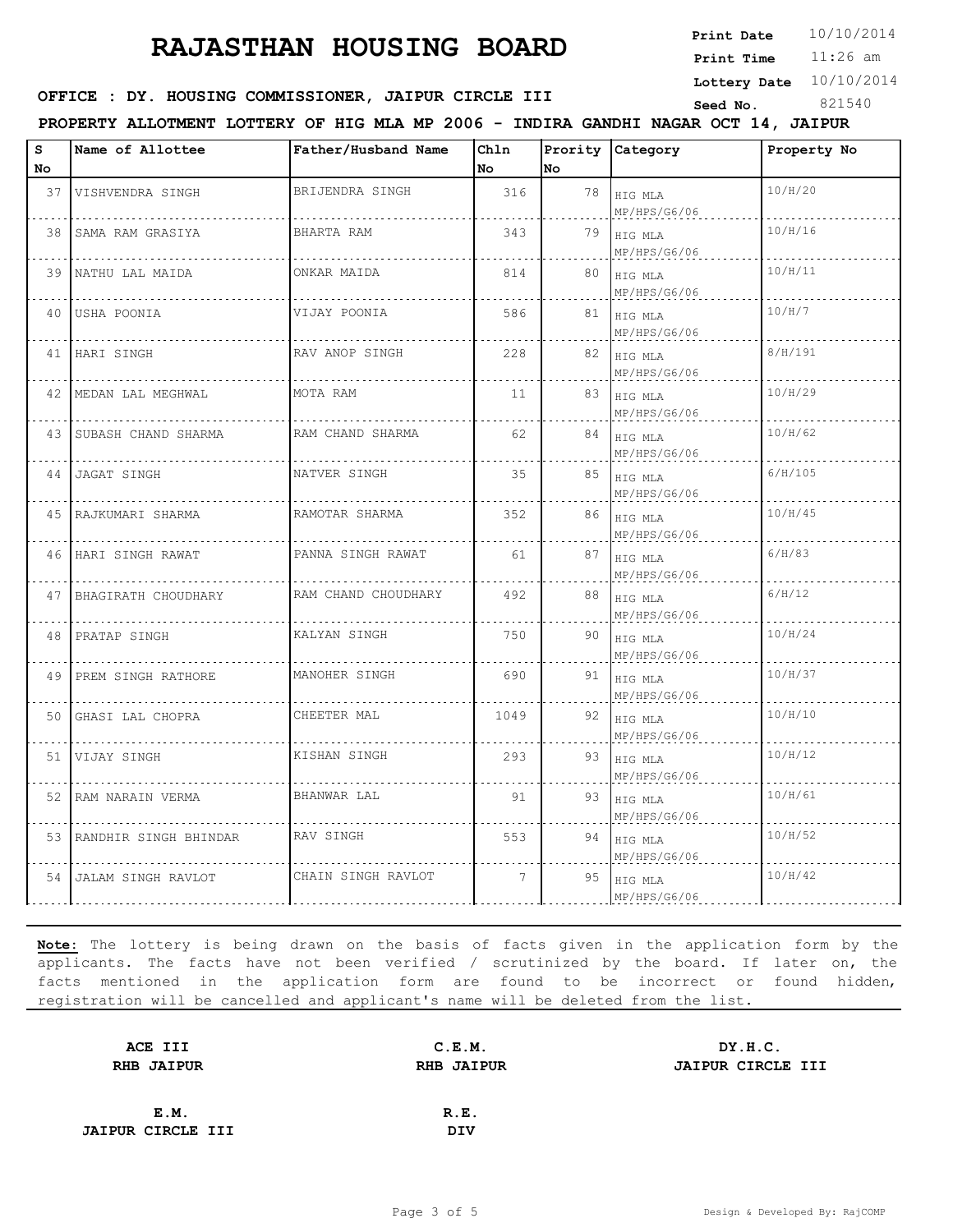**Print Date**  $10/10/2014$ 

11:26 am **Print Time**

**Lottery Date** 10/10/2014

#### **SEED : DY. HOUSING COMMISSIONER, JAIPUR CIRCLE III** Seed No. 821540

**PROPERTY ALLOTMENT LOTTERY OF HIG MLA MP 2006 - INDIRA GANDHI NAGAR OCT 14, JAIPUR**

| s    | Name of Allottee         | Father/Husband Name     | Chln            |     | Prority Category        | Property No |
|------|--------------------------|-------------------------|-----------------|-----|-------------------------|-------------|
| No   |                          |                         | No              | No  |                         |             |
| 55   | JAMNA DEVI BARUPAL       | PANNA LAL BARUPAL       | 81              | 96  | HIG MLA<br>MP/HPS/G6/06 | 8/H/190     |
| 56   | DEVI SHANKER BHUTRA      | DHANRAJ JI              | 59              | 98  | HIG MLA<br>MP/HPS/G6/06 | 10/H/55     |
| 57   | DHARMENDRA KUMAR MOCHI   | SURJA RAM MOCHI         | 377             | 99  | HIG MLA<br>MP/HPS/G6/06 | 10/H/22     |
| 58   | GANGA DEVI DATA          | SHANTI SWROOP DATA      | 620             | 100 | HIG MLA<br>MP/HPS/G6/06 | 10/H/39     |
| 59   | SHANKER SINGH RAJPUROHIT | LAXMAN SINGH RAJPUROHIT | 166             | 101 | HIG MLA<br>MP/HPS/G6/06 | 10/H/9      |
| 60   | CHANDRA SHEKHER BAID     | CHANDAN MAL BAID        | 362             | 102 | HIG MLA<br>MP/HPS/G6/06 | 10/H/43     |
|      | 61 SHIVJI RAM MEENA      | RAM NATH JI             | 327             | 103 | HIG MLA<br>MP/HPS/G6/06 | 10/H/6      |
|      | 62 RAO RAJENDRA SINGH    | RAO DHEER SINGH         | 303             | 104 | HIG MLA<br>MP/HPS/G6/06 | 10/H/64     |
|      | 63 SUKH LAL MEENA        | DHAN SHING MEENA        | 330             | 105 | HIG MLA<br>MP/HPS/G6/06 | 10/H/58     |
| 64 I | VISHNU PRAKASH BAJRI     | KANHYA LAL              | 1063            | 106 | HIG MLA<br>MP/HPS/G6/06 | 10/H/54     |
| 65 I | SURESH CHAND MEENA       | SHANKER LAL MEENA       | 689             | 107 | HIG MLA<br>MP/HPS/G6/06 | 10/H/47     |
| 66   | VASU DEV DEVNANI         | BHAGWAN DAS DEVNANI     | 187             | 108 | HIG MLA<br>MP/HPS/G6/06 | 10/H/26     |
| 67   | KANTI PRASAD MEENA       | MOTI LAL MEENA          | 404             | 109 | HIG MLA<br>MP/HPS/G6/06 | 6/H/85      |
|      | 68 MADAN RATHORE         | RATAN LAL RATHORE       | 12 <sup>°</sup> | 110 | HIG MLA<br>MP/HPS/G6/06 | 10/H/40     |
|      | 69 GYAN CHAND PARAKH     | GHISU LAL PARAKH        | 68              | 111 | HIG MLA<br>MP/HPS/G6/06 | 10/H/19     |
| 70 I | JAGDIP DHANKER           | GOKUL CHAND             | 24              | 113 | HIG MLA<br>MP/HPS/G6/06 | 10/H/49     |
|      | 71 K.D. BABER            | NANDA RAM BABER         | 565             | 115 | HIG MLA<br>MP/HPS/G6/06 | 10/H/38     |
| 72   | RANVEER SINGH GUDHA      | MADHOSINGH              | 655             | 116 | HIG MLA<br>MP/HPS/G6/06 | 8/H/193     |

| ACE III                  | C.E.M.            | DY.H.C.                  |
|--------------------------|-------------------|--------------------------|
| <b>RHB JAIPUR</b>        | <b>RHB JAIPUR</b> | <b>JAIPUR CIRCLE III</b> |
|                          |                   |                          |
| E.M.                     | R.E.              |                          |
| <b>JAIPUR CIRCLE III</b> | DIV               |                          |
|                          |                   |                          |